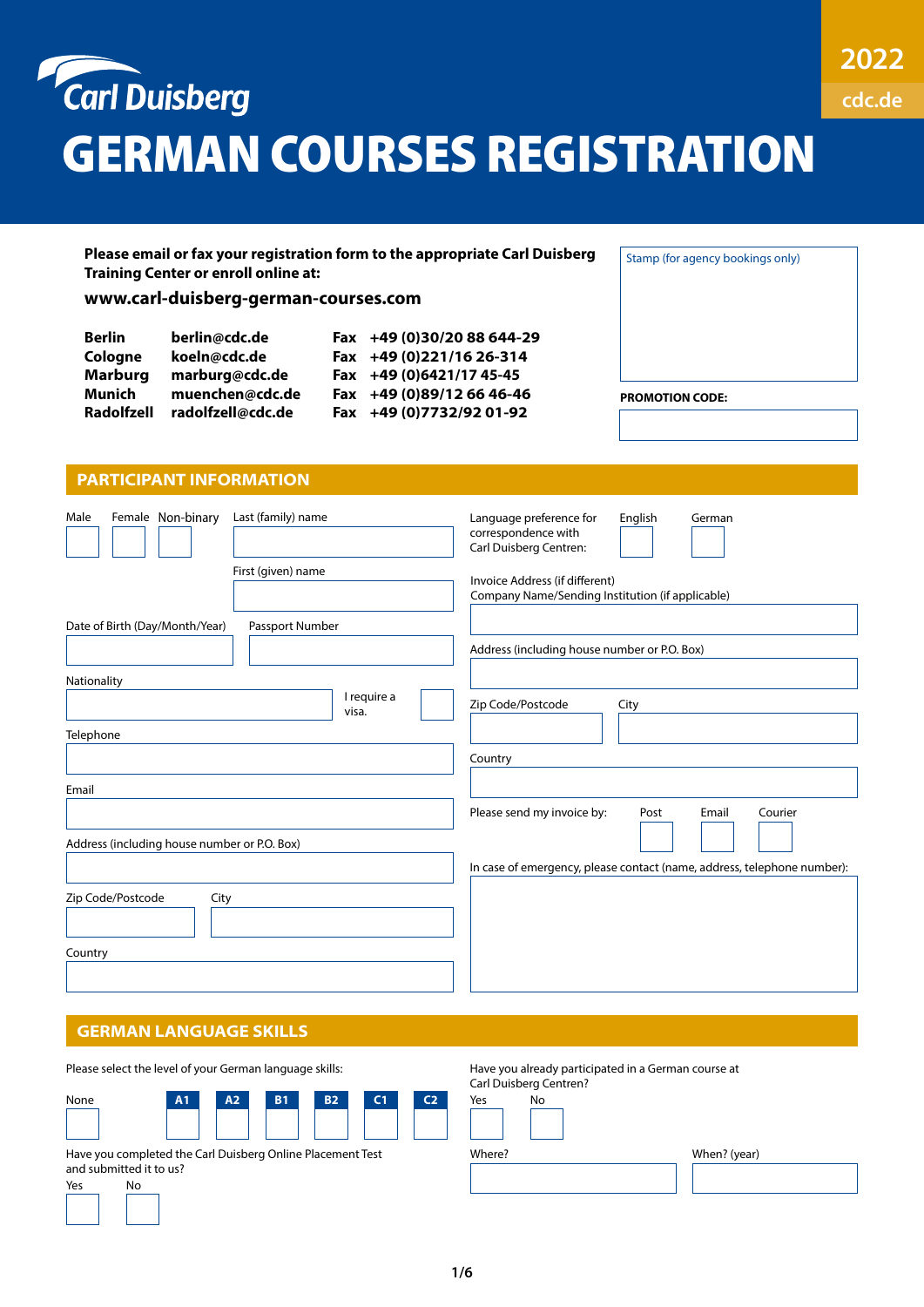| <b>COURSE LOCATION</b>                                                                                                                                                                                                                                                                                                                                              |                                                                                                                                                                                                                                                                |  |  |  |  |  |
|---------------------------------------------------------------------------------------------------------------------------------------------------------------------------------------------------------------------------------------------------------------------------------------------------------------------------------------------------------------------|----------------------------------------------------------------------------------------------------------------------------------------------------------------------------------------------------------------------------------------------------------------|--|--|--|--|--|
| I would like to book my course at the following<br>Carl Duisberg location in  / online:                                                                                                                                                                                                                                                                             | <b>COLOGNE</b><br><b>MARBURG</b><br><b>BERLIN</b><br><b>MUNICH</b><br><b>RADOLFZELL</b><br><b>ONLINE</b><br>Should my preferred location not be available, I would like to book a<br>course at the following location (please indicate an alternative choice): |  |  |  |  |  |
| <b>GERMAN COURSES</b>                                                                                                                                                                                                                                                                                                                                               |                                                                                                                                                                                                                                                                |  |  |  |  |  |
| Please select the course you would like to attend:<br><b>German Intensive Course</b><br><b>German Crash Course 5</b><br>Duration<br>of stay:                                                                                                                                                                                                                        | <b>German One-to-one Course</b><br>Number of<br>(Min. 4TU)<br>training units/week<br><b>German Crash Course 10</b><br><b>Compact Online German Course</b><br>Course start<br>Course end<br>weeks.<br>date (Fri.):<br>date (Mon.):                              |  |  |  |  |  |
|                                                                                                                                                                                                                                                                                                                                                                     | <b>GERMAN EXAMS AND EXAM PREPARATION</b>                                                                                                                                                                                                                       |  |  |  |  |  |
| Please select the exam you would like to book:<br>telc Beruf (Profession)<br>telc Deutsch B1<br>telc C1 Hochschule (College)<br>$B2-C1$<br>telc Deutsch B2<br>telc Beruf (Profession)<br><b>TestDaF</b><br>C <sub>1</sub><br>telc Deutsch C1<br>telc Pflege (Healthcare)<br>$B1 - B2$<br>telc Beruf (Profession)<br>telc Medizin (Medicine)<br>$B1 - B2$<br>$B2-C1$ |                                                                                                                                                                                                                                                                |  |  |  |  |  |
| Exam<br>I would like to book a preparation course for the<br>date:<br>following exam:                                                                                                                                                                                                                                                                               |                                                                                                                                                                                                                                                                |  |  |  |  |  |
|                                                                                                                                                                                                                                                                                                                                                                     | <b>UNIVERSITY PREPARATION PROGRAMS</b>                                                                                                                                                                                                                         |  |  |  |  |  |
| Preparation Course for 'Studienkolleg'<br><b>University Placement/Enrollment at a</b><br>State-run 'Studienkolleg'                                                                                                                                                                                                                                                  |                                                                                                                                                                                                                                                                |  |  |  |  |  |
| <b>PROGRAMS FOR KIDS AND TEENS IN RADOLFZELL</b>                                                                                                                                                                                                                                                                                                                    |                                                                                                                                                                                                                                                                |  |  |  |  |  |
| Please select the program you would like to book (min. duration 2 weeks):<br>Football Camp for Kids (ages 11-14)<br>Summer Holiday Course for Teens (ages 15-17)<br>Urban Dance Camp for Kids (ages 11-14)<br>Activity Camp for Kids (ages 11-14)                                                                                                                   |                                                                                                                                                                                                                                                                |  |  |  |  |  |
| Duration of stay:                                                                                                                                                                                                                                                                                                                                                   | Course start<br>Course start<br>weeks.                                                                                                                                                                                                                         |  |  |  |  |  |
| date (Fri.):<br>date (Mon.):<br>For Football and Urban Dance Camp only, child's clothing size for sportswear (XS-XXL):                                                                                                                                                                                                                                              |                                                                                                                                                                                                                                                                |  |  |  |  |  |
| <b>HIGH SCHOOL PROGRAM IN GERMANY</b>                                                                                                                                                                                                                                                                                                                               |                                                                                                                                                                                                                                                                |  |  |  |  |  |
| <b>Placement</b><br>Program                                                                                                                                                                                                                                                                                                                                         | ca. 6 months<br>Duration<br>3 months<br>4 months<br>ca. 11 months<br>Other region<br>Location: Lake Constance region                                                                                                                                           |  |  |  |  |  |
| <b>High School Preparatory</b><br>Program                                                                                                                                                                                                                                                                                                                           | Course end<br>Course start<br>Duration<br>weeks.<br>date (Mon.):<br>date (Fri.):                                                                                                                                                                               |  |  |  |  |  |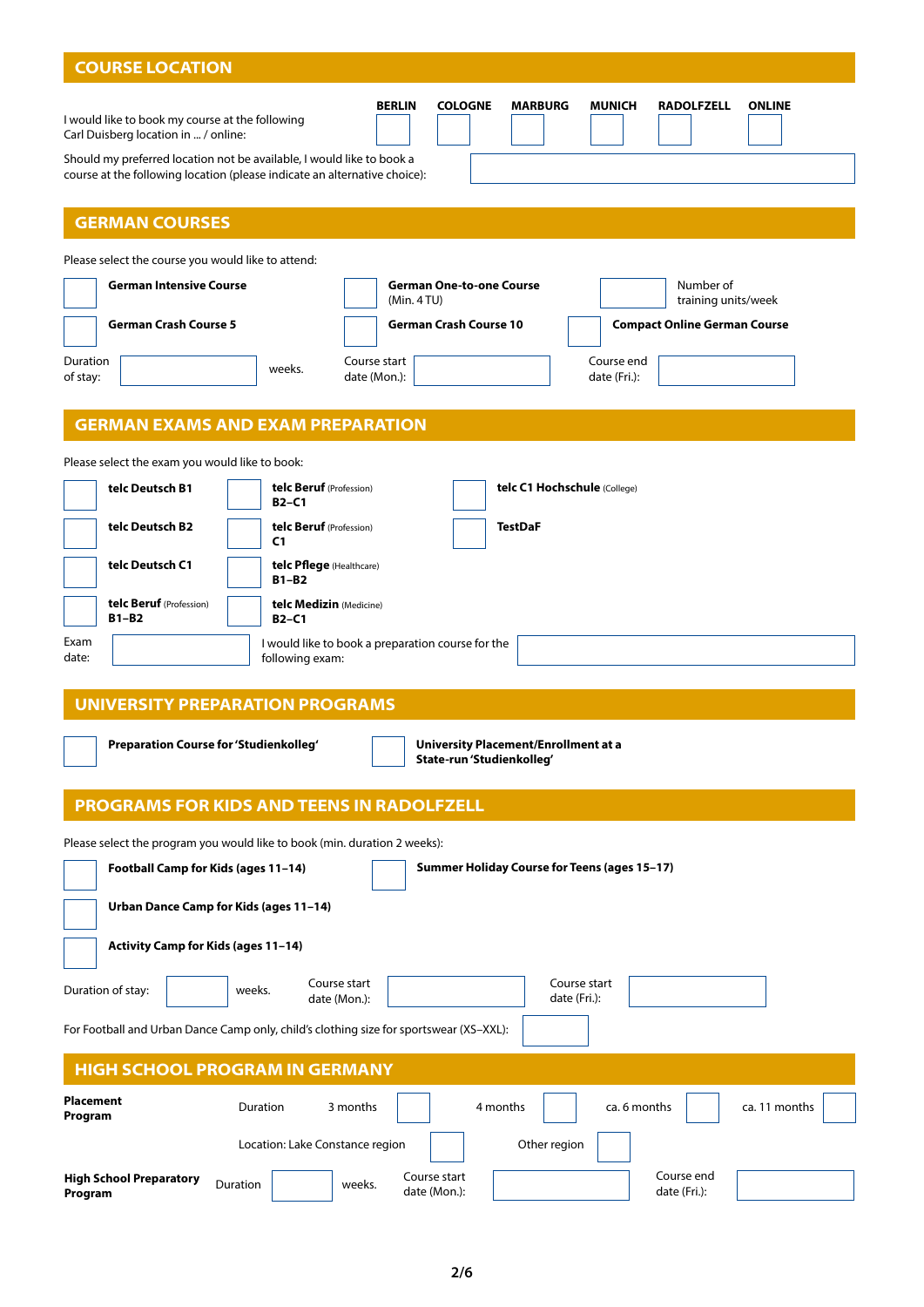# **ACCOMMODATION & MEALS/OTHER SERVICES**

| Arrival date (Sun.):                                                                                                                                                                                                                                                                                                                                                | Special requests                                                                                                                                                                                                                                                                                                                                                                                   |  |  |  |  |  |  |  |
|---------------------------------------------------------------------------------------------------------------------------------------------------------------------------------------------------------------------------------------------------------------------------------------------------------------------------------------------------------------------|----------------------------------------------------------------------------------------------------------------------------------------------------------------------------------------------------------------------------------------------------------------------------------------------------------------------------------------------------------------------------------------------------|--|--|--|--|--|--|--|
| Departure date (Sat.):<br><b>GERMAN COURSES</b><br>Private Accommodation (Berlin, Cologne, Marburg, Munich and<br>Radolfzell)                                                                                                                                                                                                                                       | Special medical needs:<br>Yes<br>No<br>(If yes, please provide further details and fill out<br>the consent form on the next page granting us<br>permission to store and process your personal<br>medical data.)                                                                                                                                                                                    |  |  |  |  |  |  |  |
| Single room without board                                                                                                                                                                                                                                                                                                                                           | No<br>Yes<br>Would you like to book<br>an airport transfer?                                                                                                                                                                                                                                                                                                                                        |  |  |  |  |  |  |  |
| Single room with breakfast                                                                                                                                                                                                                                                                                                                                          | If yes,<br>on arrival<br>for departure                                                                                                                                                                                                                                                                                                                                                             |  |  |  |  |  |  |  |
| Single room with half board                                                                                                                                                                                                                                                                                                                                         | Arrival time:<br>Departure time:                                                                                                                                                                                                                                                                                                                                                                   |  |  |  |  |  |  |  |
| Residence self-catering (Berlin, Munich and Radolfzell)<br><b>Shared Apartment (Marburg)</b>                                                                                                                                                                                                                                                                        |                                                                                                                                                                                                                                                                                                                                                                                                    |  |  |  |  |  |  |  |
| Single room<br>Twin room                                                                                                                                                                                                                                                                                                                                            | Flight number:<br>Airport:                                                                                                                                                                                                                                                                                                                                                                         |  |  |  |  |  |  |  |
| Apartment self-catering (Berlin, Cologne, Marburg, Munich and Radolfzell)<br>Single apartment self-catering                                                                                                                                                                                                                                                         | For airport transfer pick up, I can be reached at the following mobile number                                                                                                                                                                                                                                                                                                                      |  |  |  |  |  |  |  |
| <b>SUMMER HOLIDAY COUSE (Radolfzell)</b><br>(Full board on weekdays/half board on the weekends)<br>Homestay family,<br>Residence,<br>Residence,<br>single room<br>single room<br>twin room<br>Should my desired accommodation be booked out, I would like to book<br>the following accommodation (please indicate an alternative choice):                           | Would you like to take out a Personal Health,<br>Yes<br>No<br>Accident and Liability Insurance Policy through<br>Carl Duisberg Centren for the duration of the<br>course?<br>Arrival date:<br>Departure date:<br>Would you like to pay with a<br>Yes<br>No<br>credit card? (Only possible via<br>PayPal with an extra fee of 10 $\epsilon$ ).<br>Would you like all documents sent to<br>No<br>Yes |  |  |  |  |  |  |  |
| I would like to book<br>additional nights.<br>I do not require any<br>From/to<br>accommodation.                                                                                                                                                                                                                                                                     | you by courier?                                                                                                                                                                                                                                                                                                                                                                                    |  |  |  |  |  |  |  |
| <b>GENERAL INFORMATION</b>                                                                                                                                                                                                                                                                                                                                          |                                                                                                                                                                                                                                                                                                                                                                                                    |  |  |  |  |  |  |  |
| I heard about Carl Duisberg Centren through:<br>Internet<br>I read an article about the organization<br>(publication/media source/internet site):<br>Other:                                                                                                                                                                                                         | Personal recommendation<br>I saw an ad (publication/<br>media source/internet site):                                                                                                                                                                                                                                                                                                               |  |  |  |  |  |  |  |
| For direct bookings by PRIVATE INDIVIDUALS / COMPANIES / OTHER CLIENTS only (not for agencies):<br>I hereby declare that I have read and acknowledge the General Terms and Conditions for Carl Duisberg German Courses. By submitting this registration form,<br>I am booking the above services.                                                                   |                                                                                                                                                                                                                                                                                                                                                                                                    |  |  |  |  |  |  |  |
| Please take a moment now to review our Data Protection Policy, which can be found here: https://www.carl-duisberg-german-courses.com/cddsh. Or to receive a<br>copy by post, please send a letter requesting "Data Protection Policy by post" along with your name and address to: Datenschutz - Carl Duisberg Centren,<br>Hansaring 49-51, 50670 Cologne, Germany. |                                                                                                                                                                                                                                                                                                                                                                                                    |  |  |  |  |  |  |  |
| Х<br>Place (city)<br>Date                                                                                                                                                                                                                                                                                                                                           | Signature (course participant / in case of minors: parent(s) or legal guardian(s) /<br>for corporate clients: authorized representative)                                                                                                                                                                                                                                                           |  |  |  |  |  |  |  |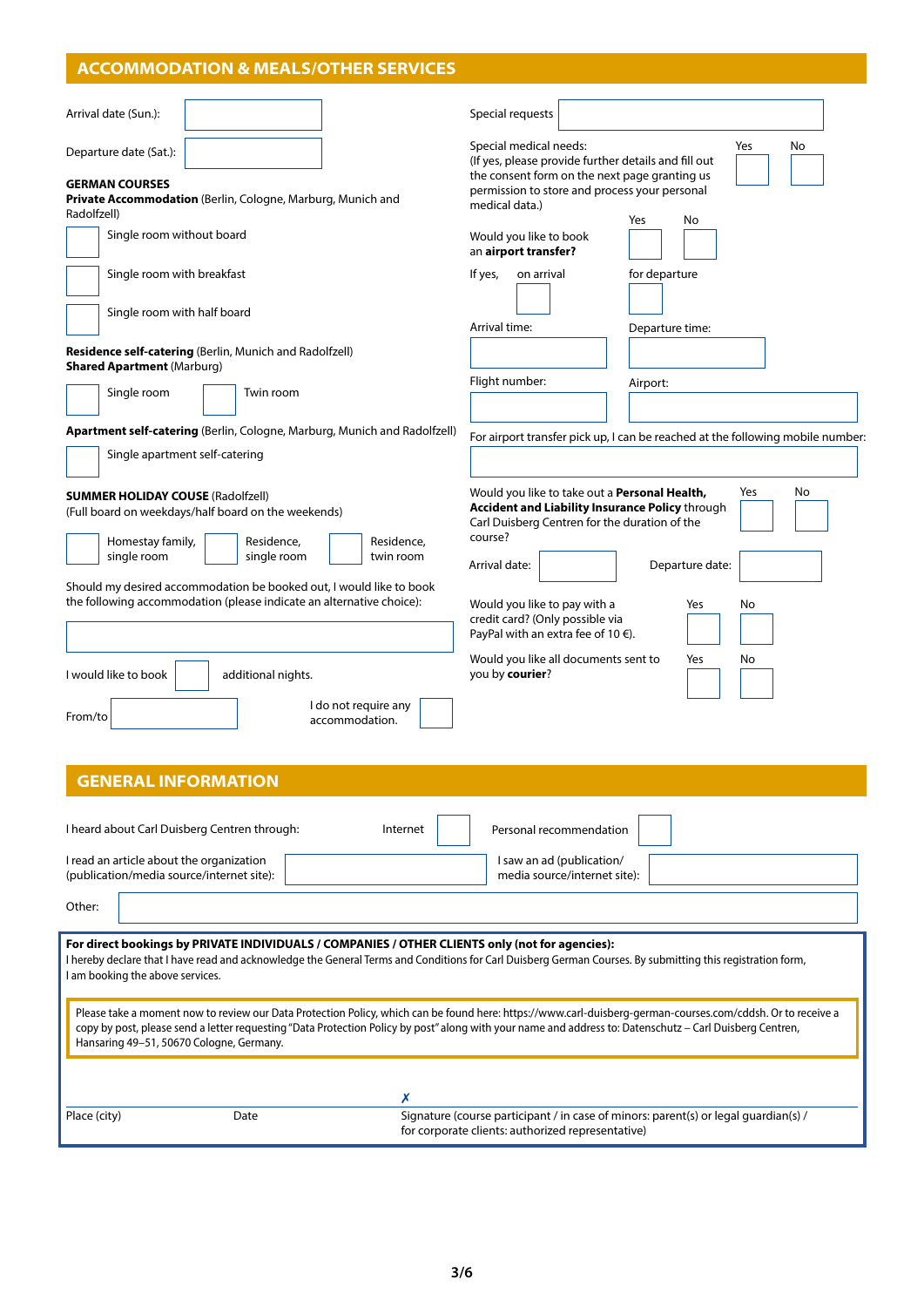| For bookings from AGENTS only:<br>I hereby declare that we have read and acknowledge the General Terms and Conditions and the Data Protection Policy for the Carl Duisberg German<br>Courses. By submitting this registration form, we are booking the above services.                                                                                              |  |  |  |  |  |
|---------------------------------------------------------------------------------------------------------------------------------------------------------------------------------------------------------------------------------------------------------------------------------------------------------------------------------------------------------------------|--|--|--|--|--|
| Please take a moment now to review our Data Protection Policy, which can be found here: https://www.carl-duisberg-german-courses.com/cddsh. Or to receive a<br>copy by post, please send a letter requesting "Data Protection Policy by post" along with your name and address to: Datenschutz – Carl Duisberg Centren,<br>Hansaring 49-51, 50670 Cologne, Germany. |  |  |  |  |  |
| Agency address:<br>Agency:                                                                                                                                                                                                                                                                                                                                          |  |  |  |  |  |
| Agent:                                                                                                                                                                                                                                                                                                                                                              |  |  |  |  |  |
| Carl Duisberg customer number<br>(if known):                                                                                                                                                                                                                                                                                                                        |  |  |  |  |  |
| Place (city)<br>Signature (agent) and agency stamp<br>Date                                                                                                                                                                                                                                                                                                          |  |  |  |  |  |

# **CONSENT TO PROCESS PERSONAL DATA CONCERNING HEALTH**

| of the participant |                                                 |    |                                |
|--------------------|-------------------------------------------------|----|--------------------------------|
|                    | (First and last name of the course participant) |    |                                |
|                    |                                                 |    |                                |
|                    |                                                 | in |                                |
|                    | (Date of birth)                                 |    | (Place of birth/city, country) |
| born on            |                                                 |    |                                |

granted to the controller as defined in Article 4 No. 7 GDPR

Carl Duisberg Centren gemeinnützige GmbH, Hansaring 49–51, 50670 Cologne, Germany

In order to deliver the services in line with our contractual agreement, we must store and make use of your health data so that we can determine if we are able to offer you the product that you have selected and where appropriate to make the necessary accommodations for you to be able to participate in classes and access the housing and other facilities. To do this we need your consent as a legal basis for this data processing. Your health data will not be used for any other purpose and will only be transferred to a data processor (in accordance with Article 28 GDPR) with whom we have entered into a contractual relationship that binds the processor to comply with statutory data protection standards. At the latest, your health data will be completely deleted 4 years after the end date of the last course. You may exercise all your rights concerning your data controlled by us and our data protection officer, including but not limited to rectification of these data at any time and where applicable you may request that the data be deleted at an earlier point in time. You can contact our data protection officer by email: datenschutz@cdc.de. In addition, you have the right to lodge a complaint against us with a European data protection supervisory authority.

I have the following health conditions that may limit my ability to participate in the course selected:

e.g. allergies, restricted mobility, chronic illnesses; please also indicate if you require regular assistance or medications.

✗

I hereby allow Carl Duisberg Centren to carry out the processing of my health data as described above. I acknowledge that I have the right to withdraw this consent at anytime for the future use of these data.

| Place (city) |  |
|--------------|--|
|              |  |

Date Signature of the participant or the parent(s) / legal guardian(s)

# YOU WILL RECEIVE A BOOKING CONFIRMATION AS SOON AS POSSIBLE.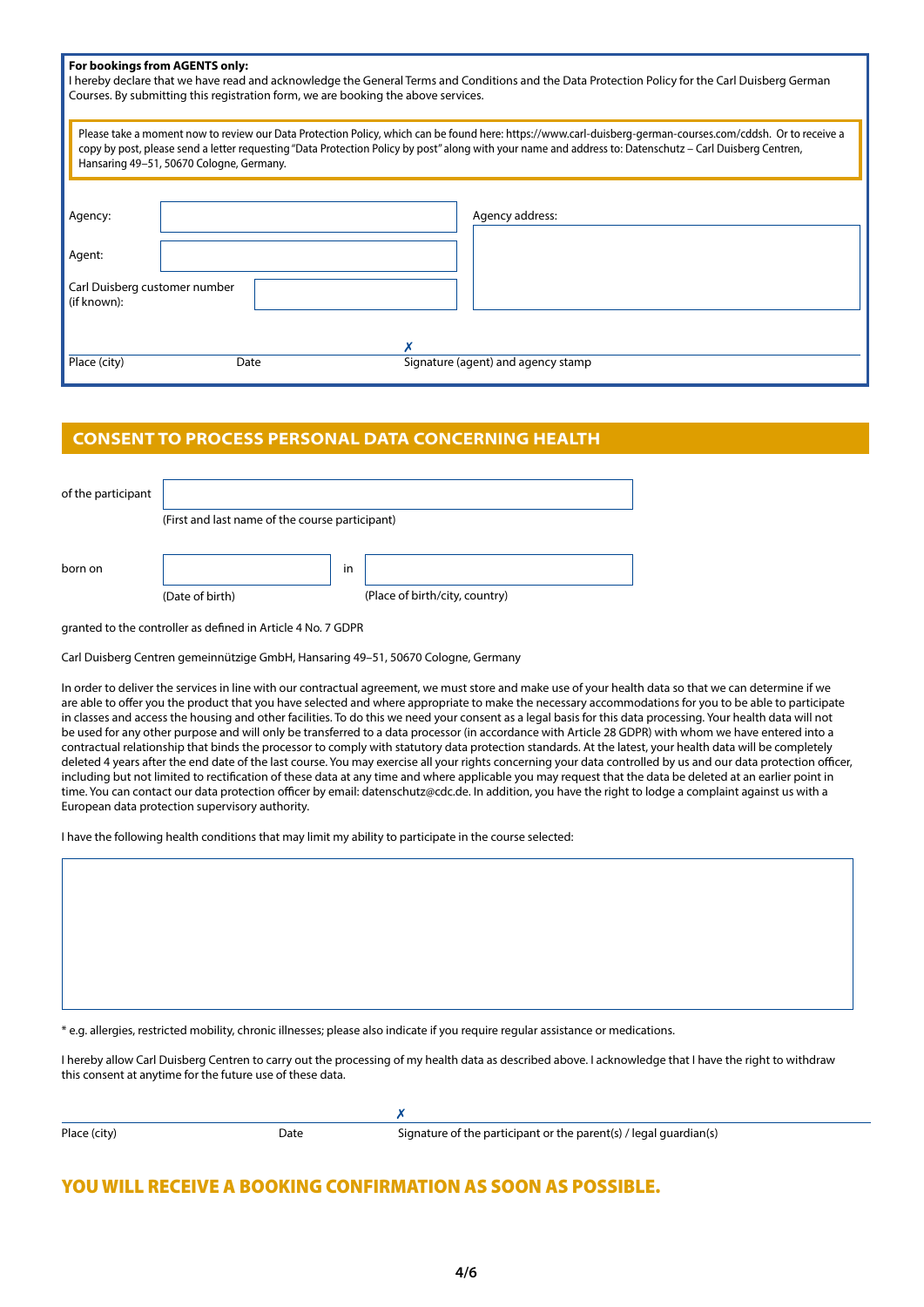# GENERAL TERMS AND CONDITIONS – CARL DUISBERG IN-PERSON COURSES – VERSION 06/2020

#### **1. General information**

In order to improve readability, this document uses gendered pronouns. Therefore, expressions such as "he or she" of course also include non-binary people.

The present General Terms and Conditions govern the contractual relationships between Carl Duisberg Centren gemeinnützige GmbH, hereinafter referred to as CDC, and natural or legal persons, hereinafter referred to as the customer, for whom CDC provides German courses and associated services. In cases where the customer does not take advantage of CDC's services personally, the conditions laid out here shall apply to the recipient of the services (e.g. the course participant).

### **2. Booking and order confirmation**

By submitting his or her registration in writing or by using CDC's online registration, the customer tenders a legally binding contract offer (hereinafter referred to as a booking). For registration, the customer should use CDC's preprinted registration form or CDC's online booking process. As a matter of principle, any registrations in other forms must be based on CDC's currently offered products as described in CDC's official advertising material.

The customer is obliged to provide, in a truthful and accurate manner, the personal data required to prepare the contract.

Bookings for persons with medical restrictions that could affect our ability to provide the services booked, e.g. allergies, must include express consent from these persons granting us permission to process the required health data as laid out in our Data Protection Policy (hereinafter referred to as Consent to Process Personal Data Concerning Health). Without consent to process personal data concerning health, it is illegal to make use of health data, and as a result, CDC will not be able to conclude a contract with a customer who has medical restrictions and does not provide consent to process the relevant health data. Therefore, any booking or contract with a customer who has medical restrictions will not go into effect until CDC has received the Consent to Process Personal Data Concerning Health.

Bookings by minors must be submitted or confirmed by their parent/guardian. In addition, minors also require a written authorization from their parent/guardian (hereinafter referred to as Parent/Legal Guardian Declaration of Consent). In this case, the booking or the contract will not go into effect until CDC has received confirmation from the parent/guardian and the Parent/Legal Guardian Declaration of Consent.

CDC may provide a confirmation of the receipt of the booking request. Such a confirmation of receipt does not constitute a contract for services and as such is not binding. CDC has 10 workdays from receipt of the booking request in which CDC can accept the booking. The contract for booked services with CDC is only considered concluded once the customer has received written confirmation of such contract from CDC (the confirmation can also be made in an electronic form as long as this format is able to be archived and viewed for an indefinite period); if no such confirmation is received, the customer has no entitlement to the booked service.

For bookings made through agencies, a contract is concluded solely between CDC and the agency. CDC is not responsible for the details of contracts between the agency and its clients. A booking becomes binding when written confirmation is received from CDC. Should the required signatures of participant's parent(s)/guardian(s) or Consent to Process Personal Data Concerning Health be missing, the booking or contract between CDC and the agency concluded on behalf of the participant in question is contingent on the receipt of the missing declaration(s) and will only take effect once CDC has received the missing declaration(s).

### **3. Minimum number of participants**

The minimum number of participants for each course is 5, and the maximum number 15. CDC reserves the right to cancel a group course up to 4 weeks before the course starts if the minimum number of participants is not reached. Customers will be offered a different course location, or individual or small-group training with a reduced number of lessons, for the same price as the group course (for 1 or 2 participants: 12 instead of 24 TU per week; for 3 participants: 16 instead of 24 TU per week; for 4 participants: 20 instead of 24 TU per week). Otherwise, all fees already paid will be refunded without deduction. Refunds can only be made to the person or agency that made the payment. It is only possible to make exceptions to this rule if the person or agency who made the payment provides a written request to redirect the refund to another recipient.

#### **4. Immigration and visas**

Customers are solely responsible for ensuring that they meet the requirements for entry and their planned stay in Germany, e.g. possession of the necessary visa.

If a customer is able to demonstrate that due to no fault of his or her own the required visa application was rejected, the customer may withdraw from the course by paying a processing fee in the amount of €150. Withdrawing from a course in this manner shall not affect CDC's rights to compensation for other fees due and costs incurred as laid out in these General Terms and Conditions.

#### **5. Insurance**

At the time of entry into Germany, each participant must demonstrate that he or she has liability, accident, and health insurance valid in Germany. Upon request, these insurance policies can be taken out or arranged through CDC. In addition, it is strongly recommended that customers also take out travel cancellation insurance, foreign travel health insurance, and insurance to cover the costs of repatriation in case of illness or accident.

### **6. Services provided by CDC**

The scope of all services can be found in the currently valid offers and where applicable accompanying description of services.

Lessons are usually held in the morning. When courses are full, however, lessons may also be held in the afternoon. Should lessons overlap with recreational activities that are offered in the same time period, this shall not entitle the participant to an additional alternative recreational program offering. A training unit (TU) comprises 45 minutes. Lessons are held from Monday to Friday.

No lessons are held on statutory public holidays, which are listed in the currently valid pricelist. One-to-one language training will, however, be rescheduled.

CDC reserves the right to change teachers should this be necessary. Participants' success in courses and/or meeting learning goals cannot be guaranteed.

The accommodations arranged by CDC are private apartments, dormitories, or studio apartments. Participants usually arrive on Sunday afternoon and depart on Saturday morning. The accommodations are located in the city where the course is to take place or in the close vicinity. Our language training centers can be reached from the accommodations by public transport within a maximum of 60 minutes.

## **Please be aware: the classrooms and housing facilities are in general not handicap accessible.**

#### **7. Prices and other fees**

The prices for all our services can be found exclusively in the currently valid price list. The prices in the currently valid price list are legally binding prices.

In connection with our university placement service, additional fees may be incurred (e.g. as a result of fees charged by third party providers for certification of documents, translation, processing fees) that are not included in the price. CDC can demand payment for such additional costs in advance from the customer.

In addition, CDC collects extra fees for changes to the booking, reimbursements, and payments made using PayPal as laid out in these General Terms and Conditions.

## **8. Payment terms and payments**

As a matter of principle, the customer will receive an invoice along with the booking confirmation. CDC's invoices are in euros (€) and are payable immediately on receipt.

For booked services with a maximum duration of 3 months, the fee is payable in full in a single payment; for booked services with a longer duration, the fee for the first 3 months must be paid, as shown on the invoice. Payments must be received in the CDC account specified on the booking confirmation/invoice no later than 4 weeks before the

course begins. For courses with a duration of more than 3 months, the fee from the 4th month on is payable monthly in the installments shown on the invoice. The monthly payments must be received in the CDC account specified on the booking confirmation/invoice no later than the 15th of the previous month.

Payments made by bank transfer must be received in the CDC account specified on the booking confirmation/ invoice no later than 4 weeks before the course begins; for bookings made within 4 weeks of the start of a course, payment is due immediately. Payments made by PayPal (a €10 payment fee applies) and cash payments are also possible within the same timeframes.

Detailed information about the course, accommodations, and other services booked will be provided only once payment in full has been received.

### **Please note: The customer has no entitlement to the booked services unless all invoiced amounts due have been paid in full.**

#### **9. Changing a booking**

Booked services can only be changed free of charge if a higher-priced offer is chosen. All other booking changes are possible up to 2 weeks before the course begins for a processing fee of €50. A later change in the booking is only possible by cancelling the contract in accordance with the cancellation policy outlined in these General Terms and Conditions and simultaneous new registration.

#### **10. Right to withdraw from the contract**

Customers have a right to withdraw from the contract as stated in the Notification of the Right to Withdraw printed at the end of these General Terms and Conditions if all the following conditions are met:

They are consumers in the sense of Article 13 of the German Civil Code, i.e., they have concluded the contract for a purpose that cannot be attributed to either commercial or self-employed professional activity.

• The booking has been made directly with CDC, i.e., not through an agency, and using exclusively long-distance communication (such as letter, fax, email, telephone), or the booking was completed outside of CDC's place of business, or the participant was contacted personally by CDC outside of CDC's place of business.

### **11. Right to cancellation**

After the withdrawal period has ended, the customer has a contractual right to cancel services booked as detailed in this section. In order to cancel services booked, notice must, at a minimum, be given in writing (e.g. by email). Before the start of a course, the entire course (complete course package consisting of the course, accommodations, and other services booked) may be cancelled according to the following fee schedule. For cancellations up to 31 days before the course starts, a processing fee of €150 will be charged. For cancellations up to 15 days before the course starts, the cancellation fee is 30% of the total course fee (including the costs for accommodation and other services) or €150, whichever is greater. For cancellations within 14 days before the course starts, the cancellation fee is 50% of the total course fee (including the costs for accommodation and other services) or €150, whichever is greater.

Please note: For no-shows, all costs will be charged in full. If the university placement service has been booked and this service, alone or together with the course, is cancelled before the start of the course, an extra processing fee of €150 will be charged in addition to any other costs incurred (e.g. fees paid to third party providers).

Examinations can be cancelled free of charge up to the registration deadline.

The start date stated in the booking confirmation/invoice shall be considered the date the course starts.

In the case of a cancellation, payments already received by CDC will be refunded minus any applicable processing fees or costs. Refunds can only be made to the person or agency that made the payment. It is only possible to make exceptions to this rule if the person or agency who made the payment provides a written request to redirect the refund to another recipient.

#### **12. Notification of arrival times**

Customers who have booked accommodations must notify